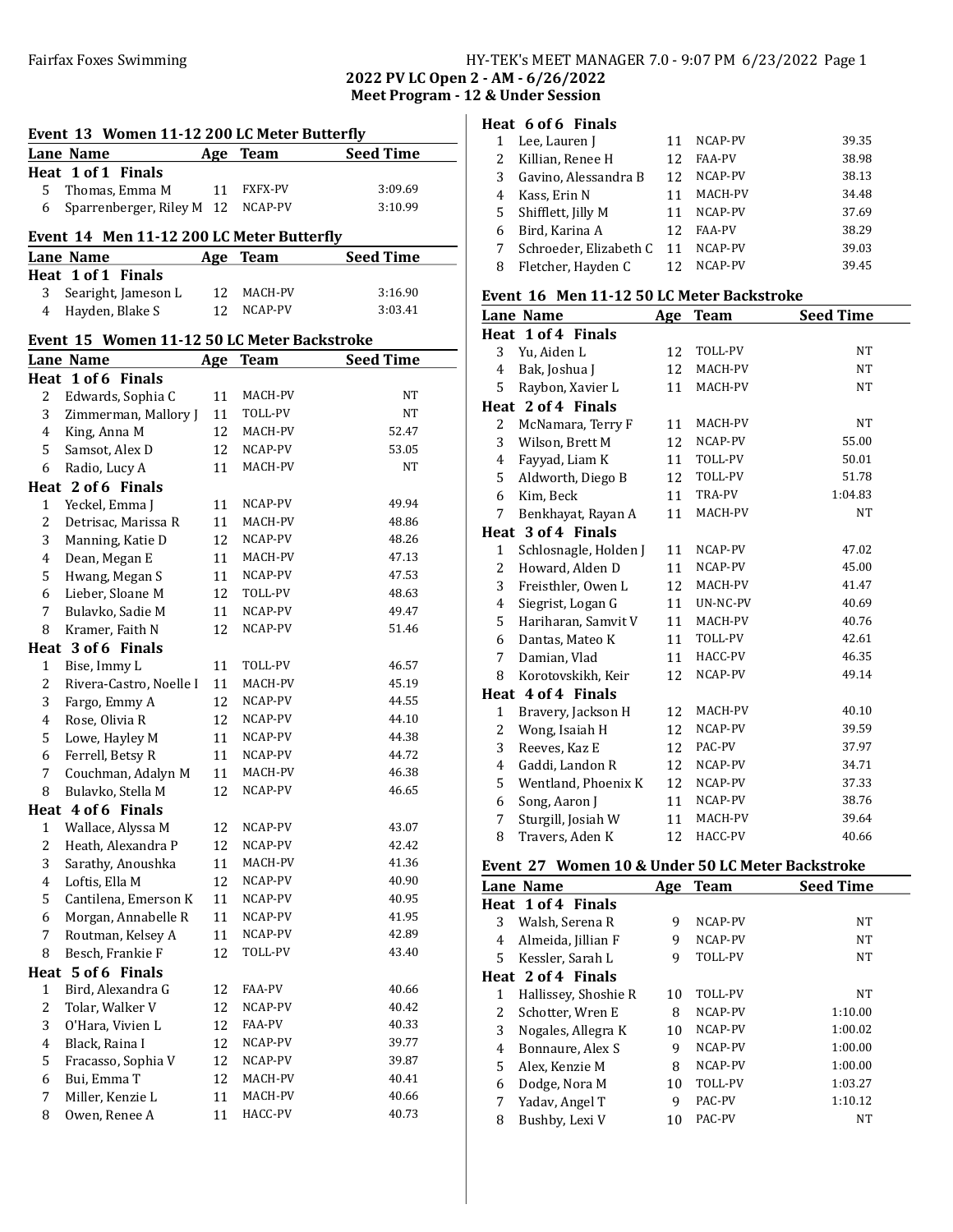# Fairfax Foxes Swimming Table 1986 and HY-TEK's MEET MANAGER 7.0 - 9:07 PM 6/23/2022 Page 2

2022 PV LC Open 2 - AM - 6/26/2022 Meet Program - 12 & Under Session

Heat 2 of 4 Finals

# Heat 3 Finals (#27 Women 10 & Under 50 LC Meter Backstro

| Bravery, Samantha M | 9  | MACH-PV        | 49.56   |
|---------------------|----|----------------|---------|
| Richards, Ella M    | 10 | NCAP-PV        | 49.44   |
| Samsot, Morgan G    | 10 | NCAP-PV        | 47.89   |
| Gradich, Allison R  | 10 | NCAP-PV        | 45.36   |
| Holbrook, Ema E     | 10 | NCAP-PV        | 46.54   |
| Demissie, Hannah B  | 10 | NCAP-PV        | 48.70   |
| Routman, Emma H     | 9  | NCAP-PV        | 49.55   |
| Elam, Peyton G      | 9  | NCAP-PV        | 1:00.00 |
| Heat 4 of 4 Finals  |    |                |         |
| Thomas, Lillie G    | 9  | <b>FXFX-PV</b> | 44.98   |
| Nguyen, Sloane M    | 8  | MACH-PV        | 43.73   |
| Dufault, Audrey A   | 10 | NCAP-PV        | 42.02   |
| Masten, Kennedy G   | 10 | MACH-PV        | 36.80   |
| Brenner, Ellie M    | 10 | NCAP-PV        | 38.45   |
| Sun, Hope N         | 10 | <b>FAA-PV</b>  | 43.06   |
| Tutkus, Austeja     | 10 | NCAP-PV        | 44.52   |
| Hersh, Kallie M     | 10 | NCAP-PV        | 45.21   |
|                     |    |                |         |

### Event 28 Men 10 & Under 50 LC Meter Backstroke

| Livent 40 Then to & onucl 50 BG Meter Backstroke |                       |            |             |                  |  |
|--------------------------------------------------|-----------------------|------------|-------------|------------------|--|
|                                                  | Lane Name             | <b>Age</b> | <b>Team</b> | <b>Seed Time</b> |  |
|                                                  | Heat 1 of 3 Finals    |            |             |                  |  |
| 3                                                | Andrade, Matthew A    | 7          | PAC-PV      | NT               |  |
| 4                                                | Edwards, Henry L      | 9          | MACH-PV     | NT               |  |
| 5                                                | Kim, Kyle H           | 8          | TRA-PV      | NT               |  |
|                                                  | Heat 2 of 3 Finals    |            |             |                  |  |
| 1                                                | Zeng, Jalen           | 10         | TOLL-PV     | NT               |  |
| 2                                                | Tutkus, Tauras        | 10         | NCAP-PV     | NT               |  |
| 3                                                | Teufel, Pierce A      | 10         | MACH-PV     | 51.96            |  |
| 4                                                | Spinelli, Michael     | 10         | TOLL-PV     | 49.74            |  |
| 5                                                | Liu, Zeke G           | 10         | NCAP-PV     | 50.00            |  |
| 6                                                | Nguyen, Turner G      | 8          | MACH-PV     | 53.04            |  |
| 7                                                | Cherryholmes, Caleb J | 10         | MACH-PV     | NT               |  |
| 8                                                | Berger, Colby J       | 9          | TOLL-PV     | NT               |  |
|                                                  | Heat 3 of 3 Finals    |            |             |                  |  |
| 1                                                | Tutunaru, Mark        | 10         | NCAP-PV     | 49.02            |  |
| 2                                                | Nguyen, Declan L      | 10         | MACH-PV     | 46.27            |  |
| 3                                                | Wai, Anthony T        | 9          | NCAP-PV     | 46.02            |  |
| 4                                                | Dockett, Landon S     | 10         | NCAP-PV     | 39.70            |  |
| 5                                                | Yu, Felix P           | 10         | MACH-PV     | 41.61            |  |
| 6                                                | Tolar, Oliver M       | 10         | NCAP-PV     | 46.18            |  |
| 7                                                | McDonald, Ethan S     | 10         | NCAP-PV     | 46.93            |  |
| 8                                                | Beggan, Braxten K     | 9          | HACC-PV     | 49.35            |  |
|                                                  |                       |            |             |                  |  |

# Event 17 Women 11-12 100 LC Meter Breaststroke

| Lane Name                         |    | Age Team | <b>Seed Time</b> |
|-----------------------------------|----|----------|------------------|
| Heat 1 of 4 Finals                |    |          |                  |
| 3 Zimmerman, Mallory J 11 TOLL-PV |    |          | NT               |
| 4 Thomas, Emma M                  |    | FXFX-PV  | NT               |
| 5 Dantas, Maya K                  | 11 | TOLL-PV  | NΤ               |

| 1    | Radio, Lucy A          | 11 | MACH-PV | <b>NT</b> |
|------|------------------------|----|---------|-----------|
| 2    | Crossin, Ellie G       | 11 | MACH-PV | 2:09.39   |
| 3    | Deshpande, Riti        | 11 | NCAP-PV | 2:01.21   |
| 4    | Bise, Immy L           | 11 | TOLL-PV | 1:56.35   |
| 5    | Reeves, Paige R        | 11 | NCAP-PV | 1:58.01   |
| 6    | Detrisac, Marissa R    | 11 | MACH-PV | 2:03.21   |
| 7    | Shumate, Kate E        | 12 | MACH-PV | <b>NT</b> |
| 8    | Bui, Emma T            | 12 | MACH-PV | <b>NT</b> |
| Heat | 3 of 4 Finals          |    |         |           |
| 1    | Buczek, Annie H        | 11 | MACH-PV | 1:51.44   |
| 2    | Sparrenberger, Riley M | 12 | NCAP-PV | 1:48.48   |
| 3    | Lee, Christina S       | 11 | NCAP-PV | 1:42.13   |
| 4    | Na, Audrey G           | 12 | NCAP-PV | 1:39.29   |
| 5    | Hubert, Abby J         | 12 | NCAP-PV | 1:40.31   |
| 6    | Ferrell, Betsy R       | 11 | NCAP-PV | 1:45.50   |
| 7    | Elam, Morgan G         | 12 | NCAP-PV | 1:50.00   |
| 8    | Hwang, Megan S         | 11 | NCAP-PV | 1:53.05   |
|      | Heat 4 of 4 Finals     |    |         |           |
| 1    | MacDonald, Sophia V    | 12 | NCAP-PV | 1:38.59   |
| 2    | Schroeder, Elizabeth C | 11 | NCAP-PV | 1:37.85   |
| 3    | Cadd, Sophie K         | 12 | NCAP-PV | 1:37.40   |
| 4    | Fracasso, Sophia V     | 12 | NCAP-PV | 1:32.20   |
| 5    | Morgan, Alexandra M    | 11 | NCAP-PV | 1:36.22   |
| 6    | Fletcher, Hayden C     | 12 | NCAP-PV | 1:37.56   |
| 7    | Gavino, Alessandra B   | 12 | NCAP-PV | 1:38.28   |
| 8    | Lee, Lauren J          | 11 | NCAP-PV | 1:38.66   |

#### Event 18 Men 11-12 100 LC Meter Breaststroke

|   | Lane Name              | Age | <b>Team</b>    | <b>Seed Time</b> |
|---|------------------------|-----|----------------|------------------|
|   | Heat 1 of 2 Finals     |     |                |                  |
| 2 | Yang, Jayden A         | 12  | TOLL-PV        | 2:01.92          |
| 3 | Stokke, Alexander K    | 12  | TOLL-PV        | 1:58.88          |
| 4 | Wilson, Brett M        | 12  | NCAP-PV        | 1:57.56          |
| 5 | Peppelman, Matt J      | 12  | TOLL-PV        | 1:57.57          |
| 6 | Korotovskikh, Keir     | 12  | NCAP-PV        | 1:59.43          |
| 7 | Yu, Aiden L            | 12  | TOLL-PV        | NT               |
|   | Heat 2 of 2 Finals     |     |                |                  |
| 1 | Corsino, Raine Eli E   | 11  | NCAP-PV        | 1:52.16          |
| 2 | Sanderson, Emmett T    | 12  | NCAP-PV        | 1:40.02          |
| 3 | Song, Aaron J          | 11  | NCAP-PV        | 1:37.44          |
| 4 | Bravery, Jackson H     | 12  | MACH-PV        | 1:31.85          |
| 5 | Yeh, Finn F            | 12  | MACH-PV        | 1:35.90          |
| 6 | Cummins, Beckett M     | 12  | <b>FXFX-PV</b> | 1:39.23          |
| 7 | Corsino, Jaden Lucas E | 11  | NCAP-PV        | 1:41.52          |
| 8 | Laine, Rowen L         | 12  | NCAP-PV        | 1:55.02          |
|   |                        |     |                |                  |

### Event 29 Women 10 & Under 100 LC Meter Breaststroke

|              | Lane Name          | Age | Team          | <b>Seed Time</b> |
|--------------|--------------------|-----|---------------|------------------|
|              | Heat 1 of 3 Finals |     |               |                  |
| 3            | Almeida, Jillian F |     | NCAP-PV       | NT               |
|              | Bushby, Lexi V     |     | <b>PAC-PV</b> | NT               |
| $\mathbf{b}$ | Liu, Joanna L      | 10  | TOLL-PV       | NT               |
|              | Walsh, Serena R    |     | NCAP-PV       | NT               |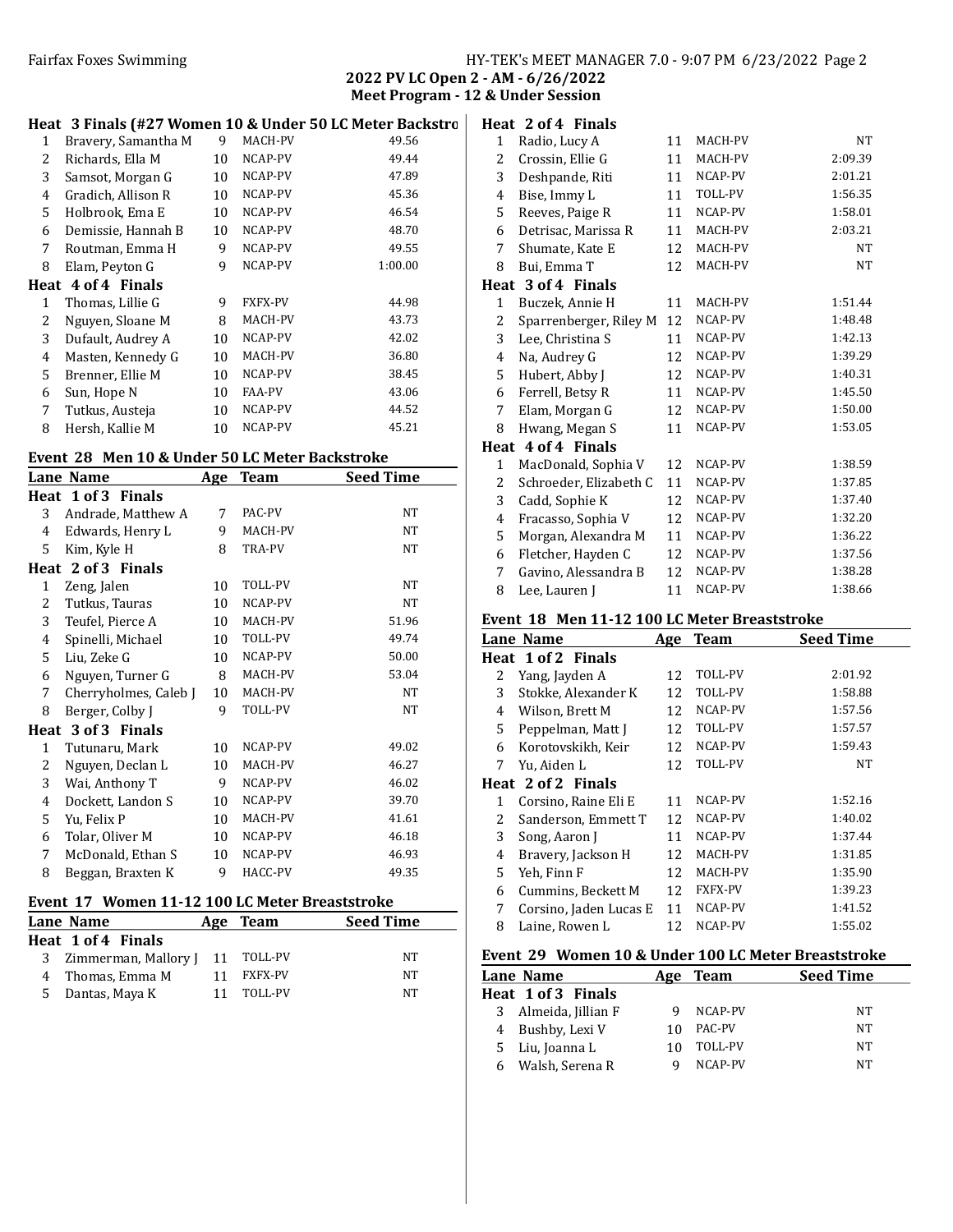# Fairfax Foxes Swimming Table 1986 and HY-TEK's MEET MANAGER 7.0 - 9:07 PM 6/23/2022 Page 3

2022 PV LC Open 2 - AM - 6/26/2022 Meet Program - 12 & Under Session

### Heat 2 Finals (#29 Women 10 & Under 100 LC Meter Breasts

| 1 | Schotter, Wren E    | 8  | NCAP-PV        | 2:20.00 |
|---|---------------------|----|----------------|---------|
| 2 | Lowe, Ellie M       | 9  | NCAP-PV        | 2:12.63 |
| 3 | White, Kensington R | 9  | NCAP-PV        | 2:10.00 |
| 4 | Holbrook, Ema E     | 10 | NCAP-PV        | 2:05.00 |
| 5 | He, Chloe C         | 9  | NCAP-PV        | 2:09.08 |
| 6 | Elam, Peyton G      | 9  | NCAP-PV        | 2:10.00 |
| 7 | Bravery, Samantha M | 9  | MACH-PV        | 2:18.74 |
| 8 | Light, Willow R     | 10 | NCAP-PV        | 2:20.02 |
|   | Heat 3 of 3 Finals  |    |                |         |
| 1 | Woodward, Madison L | 10 | NCAP-PV        | 2:00.00 |
| 2 | Tolar, Mary Mac M   | 10 | NCAP-PV        | 1:59.13 |
| 3 | Busato, Mya J       | 10 | NCAP-PV        | 1:54.97 |
| 4 | Gradich, Allison R  | 10 | NCAP-PV        | 1:47.75 |
| 5 | Thomas, Lillie G    | 9  | <b>FXFX-PV</b> | 1:53.65 |
| 6 | Richards, Ella M    | 10 | NCAP-PV        | 1:58.10 |
| 7 | Hersh, Kallie M     | 10 | NCAP-PV        | 2:00.00 |
| 8 | Routman, Emma H     | 9  | NCAP-PV        | 2:04.25 |
|   |                     |    |                |         |

#### Event 30 Men 10 & Under 100 LC Meter Breaststroke

| LVEIN JU MEN IV & UNUEL IVU LUMENT DI CASISNUME |     |             |                  |  |
|-------------------------------------------------|-----|-------------|------------------|--|
| Lane Name                                       | Age | <b>Team</b> | <b>Seed Time</b> |  |
| Heat 1 of 2 Finals                              |     |             |                  |  |
| Zeng, Jalen                                     | 10  | TOLL-PV     | NT               |  |
| Kuran, Bora                                     | 10  | TOLL-PV     | <b>NT</b>        |  |
| Tutkus, Tauras                                  | 10  | NCAP-PV     | NT               |  |
| Heat 2 of 2 Finals                              |     |             |                  |  |
| Acholonu, Arinze M                              | 9   | NCAP-PV     | 2:00.00          |  |
| Okolo, Jmoo O                                   | 9   | NCAP-PV     | 1:55.62          |  |
| Thai, Brandon                                   | 10  | NCAP-PV     | 1:39.41          |  |
| Dockett, Landon S                               | 10  | NCAP-PV     | 1:51.83          |  |
| Tutunaru. Mark                                  | 10  | NCAP-PV     | 1:56.02          |  |
| Schroeder, Austin                               | 9   | NCAP-PV     | 2:00.00          |  |
|                                                 |     |             |                  |  |

### Event 19 Women 11-12 200 LC Meter Freestyle

|              | Lieut 17 - Women 11-12 200 Be Meter Treestyle<br>Lane Name | <u>Age</u> | <b>Team</b> | <b>Seed Time</b> |
|--------------|------------------------------------------------------------|------------|-------------|------------------|
|              | Heat 1 of 3 Finals                                         |            |             |                  |
| 3            | Besch, Frankie F                                           | 12         | TOLL-PV     | NT               |
| 4            | Kass, Erin N                                               | 11         | MACH-PV     | NT               |
| 5            | Lieber, Sloane M                                           | 12         | TOLL-PV     | NT               |
|              | Heat 2 of 3 Finals                                         |            |             |                  |
| 1            | Bui, Emma T                                                | 12         | MACH-PV     | 3:34.61          |
| 2            | Manning, Katie D                                           | 12         | NCAP-PV     | 3:13.34          |
| 3            | Sarathy, Anoushka                                          | 11         | MACH-PV     | 2:56.34          |
| 4            | Souberbielle, Louise M                                     | 12         | TOLL-PV     | 2:53.97          |
| 5            | Rivera-Castro, Noelle I                                    | 11         | MACH-PV     | 2:55.22          |
| 6            | Lowe, Hayley M                                             | 11         | NCAP-PV     | 3:09.81          |
| 7            | Lasut, Claire I                                            | 11         | MACH-PV     | 3:34.53          |
| 8            | Dantas, Maya K                                             | 11         | TOLL-PV     | NT               |
|              | Heat 3 of 3 Finals                                         |            |             |                  |
| $\mathbf{1}$ | Gavino, Alessandra B                                       | 12         | NCAP-PV     | 2:47.71          |
| 2            | Cadd, Sophie K                                             | 12         | NCAP-PV     | 2:45.63          |
| 3            | Owen, Renee A                                              | 11         | HACC-PV     | 2:39.39          |
| 4            | Kim, Eurie                                                 | 12         | NCAP-PV     | 2:32.72          |
| 5            | Cypher, Fiona S                                            | 11         | NCAP-PV     | 2:38.82          |
| 6            | Lee, Christina S                                           | 11         | NCAP-PV     | 2:39.54          |
| 7            | Loftis, Ella M                                             | 12         | NCAP-PV     | 2:45.84          |
| 8            | Tolar, Walker V                                            | 12         | NCAP-PV     | 2:53.72          |

# Event 20 Men 11-12 200 LC Meter Freestyle

|   | Lane Name              | <u>Age</u> | <b>Team</b> | <b>Seed Time</b> |
|---|------------------------|------------|-------------|------------------|
|   | Heat 1 of 3 Finals     |            |             |                  |
| 3 | Aldworth, Diego B      | 12         | TOLL-PV     | NT.              |
| 4 | Yu, Aiden L            | 12         | TOLL-PV     | NT               |
| 5 | Dantas, Mateo K        | 11         | TOLL-PV     | NT.              |
|   | Heat 2 of 3 Finals     |            |             |                  |
| 1 | Jacobs, Tom P          | 11         | TOLL-PV     | NT               |
| 2 | Reeves, Kaz E          | 12         | PAC-PV      | 3:54.30          |
| 3 | Fayyad, Liam K         | 11         | TOLL-PV     | 3:12.03          |
| 4 | Damian, Vlad           | 11         | HACC-PV     | 2:59.45          |
| 5 | Corsino, Jaden Lucas E | 11         | NCAP-PV     | 3:10.00          |
| 6 | Corsino, Raine Eli E   | 11         | NCAP-PV     | 3:15.00          |
| 7 | Kim, Beck              | 11         | TRA-PV      | 4:10.69          |
|   | Heat 3 of 3 Finals     |            |             |                  |
| 1 | Song, Aaron J          | 11         | NCAP-PV     | 2:45.00          |
| 2 | Van Schagen, Asher L   | 12         | MACH-PV     | 2:40.98          |
| 3 | Hayden, Blake S        | 12         | NCAP-PV     | 2:36.92          |
| 4 | Freisthler, Owen L     | 12         | MACH-PV     | 2:35.70          |
| 5 | Wentland, Phoenix K    | 12         | NCAP-PV     | 2:36.32          |
| 6 | Sanderson, Emmett T    | 12         | NCAP-PV     | 2:40.02          |
| 7 | Garcia, Geo M          | 12         | NCAP-PV     | 2:41.99          |
| 8 | Searight, Jameson L    | 12         | MACH-PV     | 2:49.10          |

### Event 31 Women 10 & Under 200 LC Meter Freestyle

|   | Lane Name          | Age | Team           | <b>Seed Time</b> |
|---|--------------------|-----|----------------|------------------|
|   | Heat 1 of 1 Finals |     |                |                  |
| 1 | Liu, Joanna L      | 10  | TOLL-PV        | NT               |
| 2 | Busato, Mya J      | 10  | NCAP-PV        | 3:11.07          |
| 3 | Tolar, Mary Mac M  | 10  | NCAP-PV        | 2:57.13          |
| 4 | Dufault, Audrey A  | 10  | NCAP-PV        | 2:40.73          |
| 5 | Sun, Hope N        | 10  | <b>FAA-PV</b>  | 2:50.42          |
| 6 | Dunn, Olive M      | 10  | NCAP-PV        | 3:00.02          |
|   | He, Chloe C        | q   | NCAP-PV        | 3:34.83          |
| 8 | Masten, Kennedy G  | 10  | <b>MACH-PV</b> | NT               |

## Event 32 Men 10 & Under 200 LC Meter Freestyle

|   | Lane Name          | Age | <b>Team</b>    | <b>Seed Time</b> |
|---|--------------------|-----|----------------|------------------|
|   | Heat 1 of 2 Finals |     |                |                  |
| 3 | Kim, Kyle H        | 8   | TRA-PV         | NT               |
| 4 | Zeng, Jalen        | 10  | TOLL-PV        | <b>NT</b>        |
| 5 | Berger, Colby J    | 9   | <b>TOLL-PV</b> | NT               |
|   | Heat 2 of 2 Finals |     |                |                  |
| 2 | DiNicola, Rowan P  | 10  | MACH-PV        | NT               |
| 3 | Okolo, Jmoo O      | 9   | NCAP-PV        | 3:15.75          |
| 4 | Yu, Felix P        | 10  | MACH-PV        | 2:48.08          |
| 5 | Wai, Anthony T     | 9   | NCAP-PV        | 3:00.28          |
| 6 | Spinelli, Michael  | 10  | <b>TOLL-PV</b> | <b>NT</b>        |
| 7 | Kuran, Bora        | 10  | TOLL-PV        | <b>NT</b>        |

### Event 21 Women 11-12 50 LC Meter Butterfly

| Lane Name           | Age Team | <b>Seed Time</b> |
|---------------------|----------|------------------|
| Heat 1 of 6 Finals  |          |                  |
| 3 Dantas, Maya K    | TOLL-PV  | NT               |
| 4 Edwards, Sophia C | MACH-PV  | NT               |
| 5 Vaughan, Leah S   | PAC-PV   | NT               |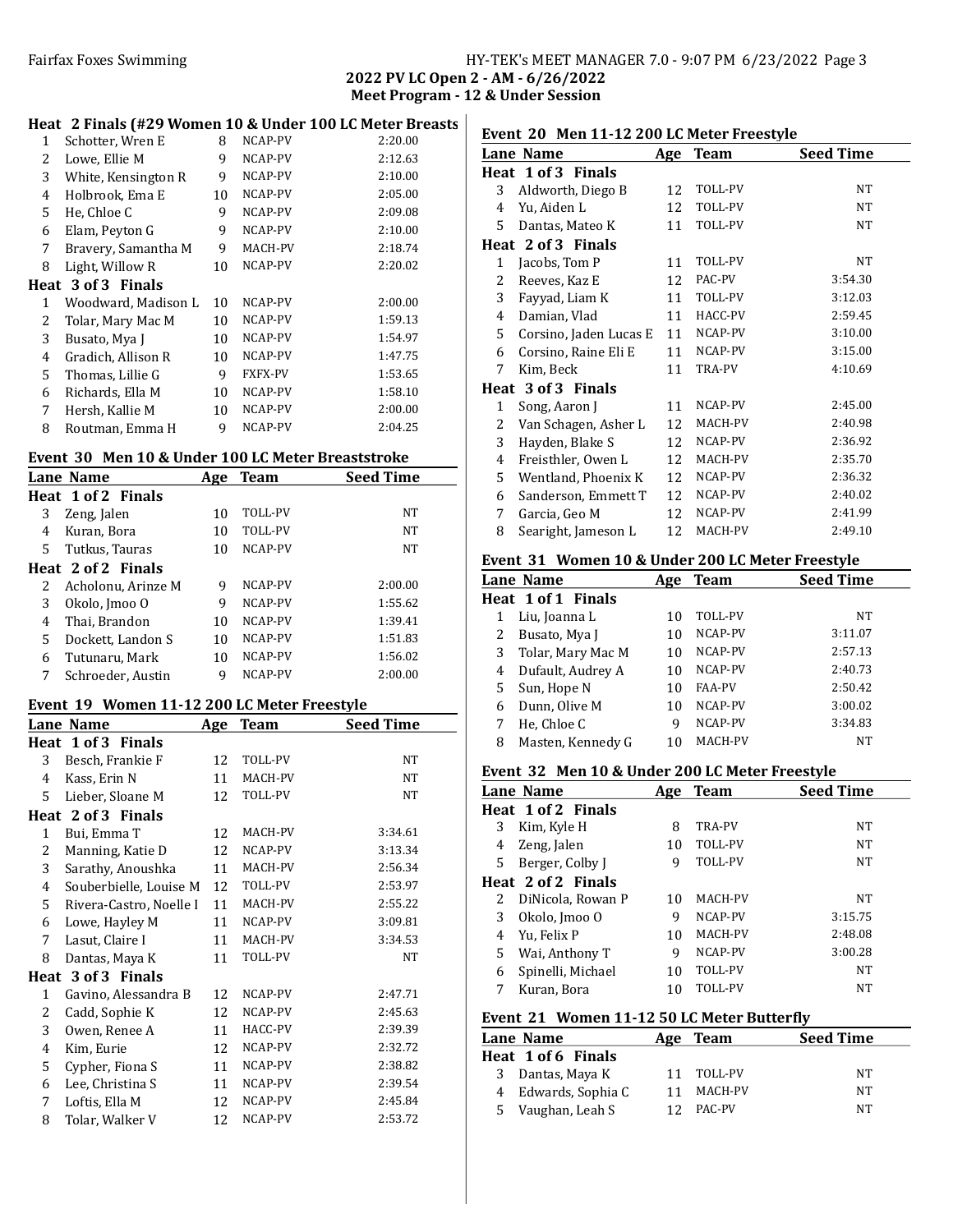| HY-TEK's MEET MANAGER 7.0 - 9:07 PM 6/23/2022 Page 4 |  |  |  |
|------------------------------------------------------|--|--|--|
|------------------------------------------------------|--|--|--|

2022 PV LC Open 2 - AM - 6/26/2022 Meet Program - 12 & Under Session

|                         | Heat 2 Finals (#21 Women 11-12 50 LC Meter Butterfly) |    |                |         |
|-------------------------|-------------------------------------------------------|----|----------------|---------|
| 1                       | Besch, Frankie F                                      | 12 | TOLL-PV        | NT      |
| $\overline{c}$          | Yeckel, Emma J                                        | 11 | NCAP-PV        | 58.09   |
| 3                       | King, Anna M                                          | 12 | MACH-PV        | 54.98   |
| 4                       | Reeves, Paige R                                       | 11 | NCAP-PV        | 50.84   |
| 5                       | Bulavko, Stella M                                     | 12 | NCAP-PV        | 51.66   |
| 6                       | Bulavko, Sadie M                                      | 11 | NCAP-PV        | 57.11   |
| 7                       | Deshpande, Riti                                       | 11 | NCAP-PV        | 1:00.02 |
| 8                       | Fioravanti, Claire M                                  | 11 | TOLL-PV        | NT      |
|                         | Heat 3 of 6 Finals                                    |    |                |         |
| 1                       | Manning, Katie D                                      | 12 | NCAP-PV        | 49.04   |
| $\overline{c}$          | Couchman, Adalyn M                                    | 11 | MACH-PV        | 47.03   |
| 3                       | Cantilena, Emerson K                                  | 11 | NCAP-PV        | 44.10   |
| 4                       | Miller, Kenzie L                                      | 11 | MACH-PV        | 43.69   |
| 5                       | Lasut, Claire I                                       | 11 | MACH-PV        | 43.83   |
| 6                       | Souberbielle, Louise M                                | 12 | TOLL-PV        | 44.73   |
| 7                       | Black, Raina I                                        | 12 | NCAP-PV        | 48.44   |
| 8                       | Crossin, Ellie G                                      | 11 | MACH-PV        | 49.93   |
|                         | Heat 4 of 6 Finals                                    |    |                |         |
| $\mathbf{1}$            | Buczek, Annie H                                       | 11 | MACH-PV        | 42.68   |
| $\overline{c}$          | Elam, Morgan G                                        | 12 | NCAP-PV        | 41.35   |
| 3                       | Bird, Alexandra G                                     | 12 | FAA-PV         | 40.29   |
| 4                       | Wallace, Alyssa M                                     | 12 | NCAP-PV        | 39.48   |
| 5                       | Na, Audrey G                                          | 12 | NCAP-PV        | 39.88   |
| 6                       | Rose, Olivia R                                        | 12 | NCAP-PV        | 40.90   |
| 7                       | Dean, Megan E                                         | 11 | MACH-PV        | 41.99   |
| 8                       | Morgan, Annabelle R                                   | 11 | NCAP-PV        | 43.44   |
|                         | Heat 5 of 6 Finals                                    |    |                |         |
| $\mathbf{1}$            | Hubert, Abby J                                        | 12 | NCAP-PV        | 39.14   |
| 2                       | Sarathy, Anoushka                                     | 11 | MACH-PV        | 37.92   |
| 3                       | Tolar, Walker V                                       | 12 | NCAP-PV        | 37.49   |
| 4                       | Shumate, Kate E                                       | 12 | MACH-PV        | 37.21   |
| 5                       | O'Hara, Vivien L                                      | 12 | FAA-PV         | 37.25   |
| 6                       | Fracasso, Sophia V                                    | 12 | NCAP-PV        | 37.82   |
| 7                       | Routman, Kelsey A                                     | 11 | NCAP-PV        | 38.75   |
| 8                       | Fargo, Emmy A                                         | 12 | NCAP-PV        | 39.24   |
|                         | Heat 6 of 6 Finals                                    |    |                |         |
| 1                       | Thomas, Emma M                                        | 11 | <b>FXFX-PV</b> | 36.51   |
| 2                       | Morgan, Alexandra M                                   | 11 | NCAP-PV        | 36.38   |
| 3                       | Bird, Karina A                                        | 12 | FAA-PV         | 36.29   |
| $\overline{\mathbf{4}}$ | Killian, Renee H                                      | 12 | FAA-PV         | 34.36   |
| 5                       | Lee, Christina S                                      | 11 | NCAP-PV        | 34.57   |
| 6                       | Samsot, Alex D                                        | 12 | NCAP-PV        | 36.30   |
| 7                       | Shifflett, Jilly M                                    | 11 | NCAP-PV        | 36.49   |
| 8                       | Heath, Alexandra P                                    | 12 | NCAP-PV        | 36.93   |

# Event 22 Men 11-12 50 LC Meter Butterfly

|   | LVEIIL 22 MEIL 11-12 JU LUMELEI DULLEI IIV |     |                |                  |
|---|--------------------------------------------|-----|----------------|------------------|
|   | Lane Name                                  | Age | Team           | <b>Seed Time</b> |
|   | Heat 1 of 3 Finals                         |     |                |                  |
|   | Peppelman, Matt J                          |     | TOLL-PV        | NT               |
|   | Jacobs, Tom P                              |     | <b>TOLL-PV</b> | NT               |
| 3 | McNamara, Terry F                          | 11  | MACH-PV        | 1:02.77          |
| 4 | Wilson, Brett M                            | 12. | NCAP-PV        | 55.00            |
| 5 | Schlosnagle, Holden J                      | 11  | NCAP-PV        | 1:00.02          |
| 6 | Freisthler, Owen L                         |     | MACH-PV        | 1:04.87          |
|   | Bak, Joshua J                              |     | MACH-PV        | NT               |
|   |                                            |     |                |                  |

|              | Heat 2 of 3 Finals  |    |                 |       |
|--------------|---------------------|----|-----------------|-------|
| $\mathbf{1}$ | Hariharan, Samvit V | 11 | MACH-PV         | 51.21 |
| 2            | Yeh, Finn F         | 12 | MACH-PV         | 48.87 |
| 3            | Korotovskikh, Keir  | 12 | NCAP-PV         | 45.82 |
| 4            | Dantas, Mateo K     | 11 | TOLL-PV         | 43.89 |
| 5            | Howard, Alden D     | 11 | NCAP-PV         | 45.00 |
| 6            | Fayyad, Liam K      | 11 | TOLL-PV         | 48.84 |
| 7            | Stokke, Alexander K | 12 | TOLL-PV         | 50.89 |
| 8            | Laine, Rowen L      | 12 | NCAP-PV         | 53.38 |
|              | Heat 3 of 3 Finals  |    |                 |       |
| 1            | Wong, Isaiah H      | 12 | NCAP-PV         | 39.73 |
| 2            | Siegrist, Logan G   | 11 | <b>UN-NC-PV</b> | 38.02 |
| 3            | Benkhayat, Rayan A  | 11 | MACH-PV         | 36.38 |
| 4            | Gaddi, Landon R     | 12 | NCAP-PV         | 32.83 |
| 5            | Sturgill, Josiah W  | 11 | MACH-PV         | 32.97 |
| 6            | Raybon, Xavier L    | 11 | MACH-PV         | 37.93 |
| 7            | Bravery, Jackson H  | 12 | MACH-PV         | 39.04 |
| 8            | Cummins, Beckett M  | 12 | <b>FXFX-PV</b>  | 40.30 |

### Event 33 Women 10 & Under 50 LC Meter Butterfly

| Age<br>Team<br>TOLL-PV<br>TOLL-PV<br>10<br>TOLL-PV<br>10<br>TOLL-PV<br>10<br>PAC-PV<br>10<br>PAC-PV<br>NCAP-PV<br>NCAP-PV | <b>Seed Time</b><br>NT<br><b>NT</b><br>NT<br>NT<br>NT<br>NT<br>1:00.00<br>1:00.00 |
|---------------------------------------------------------------------------------------------------------------------------|-----------------------------------------------------------------------------------|
|                                                                                                                           |                                                                                   |
|                                                                                                                           |                                                                                   |
|                                                                                                                           |                                                                                   |
|                                                                                                                           |                                                                                   |
|                                                                                                                           |                                                                                   |
|                                                                                                                           |                                                                                   |
|                                                                                                                           |                                                                                   |
|                                                                                                                           |                                                                                   |
|                                                                                                                           |                                                                                   |
|                                                                                                                           |                                                                                   |
|                                                                                                                           |                                                                                   |
| NCAP-PV                                                                                                                   | 55.00                                                                             |
| NCAP-PV                                                                                                                   | 52.09                                                                             |
| NCAP-PV                                                                                                                   | 53.71                                                                             |
| NCAP-PV                                                                                                                   | 1:00.00                                                                           |
| NCAP-PV                                                                                                                   | 1:00.00                                                                           |
| NCAP-PV                                                                                                                   | 1:00.00                                                                           |
|                                                                                                                           |                                                                                   |
| NCAP-PV                                                                                                                   | 50.09                                                                             |
| NCAP-PV                                                                                                                   | 47.31                                                                             |
| MACH-PV                                                                                                                   | 39.79                                                                             |
| NCAP-PV                                                                                                                   | 36.64                                                                             |
| NCAP-PV                                                                                                                   | 37.99                                                                             |
| NCAP-PV                                                                                                                   | 45.69                                                                             |
| NCAP-PV                                                                                                                   | 47.74                                                                             |
| NCAP-PV                                                                                                                   | 51.19                                                                             |
| 9<br>9                                                                                                                    | 10<br>10<br>10<br>10<br>10<br>10<br>10<br>10                                      |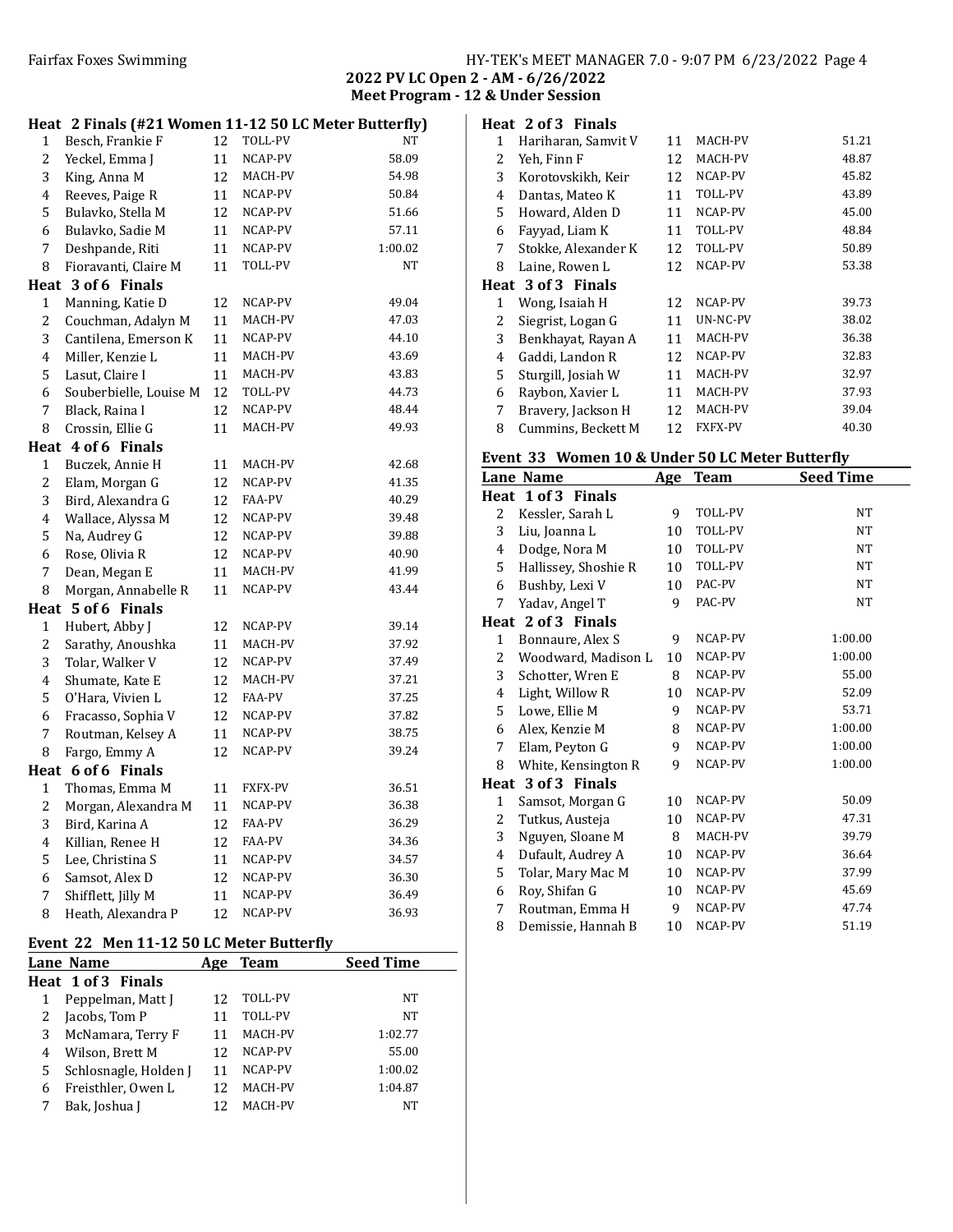## Fairfax Foxes Swimming Table 1986 Swimming HY-TEK's MEET MANAGER 7.0 - 9:07 PM 6/23/2022 Page 5

2022 PV LC Open 2 - AM - 6/26/2022 Meet Program - 12 & Under Session

### Event 34 Men 10 & Under 50 LC Meter Butterfly

| LVCIIC 57 THEIL TO & OHUCL 50 LC MCICL DUILCI IIV |                       |     |         |                  |  |  |
|---------------------------------------------------|-----------------------|-----|---------|------------------|--|--|
|                                                   | Lane Name             | Age | Team    | <b>Seed Time</b> |  |  |
|                                                   | Heat 1 of 2 Finals    |     |         |                  |  |  |
| 1                                                 | Edwards, Henry L      | 9   | MACH-PV | NT               |  |  |
| 2                                                 | DiNicola, Rowan P     | 10  | MACH-PV | NT               |  |  |
| 3                                                 | Nguyen, Turner G      | 8   | MACH-PV | 1:17.88          |  |  |
| 4                                                 | Acholonu, Arinze M    | 9   | NCAP-PV | 1:00.00          |  |  |
| 5.                                                | Schroeder, Austin     | 9   | NCAP-PV | 1:00.00          |  |  |
| 6                                                 | Cherryholmes, Caleb J | 10  | MACH-PV | NT               |  |  |
| 7                                                 | Berger, Colby J       | 9   | TOLL-PV | NT               |  |  |
| 8                                                 | Andrade, Matthew A    | 7   | PAC-PV  | NT               |  |  |
|                                                   | Heat 2 of 2 Finals    |     |         |                  |  |  |
| 1                                                 | Okolo, Jmoo O         | 9   | NCAP-PV | 51.31            |  |  |
| 2                                                 | Tolar, Oliver M       | 10  | NCAP-PV | 48.02            |  |  |
| 3                                                 | McDonald, Ethan S     | 10  | NCAP-PV | 43.35            |  |  |
| 4                                                 | Thai, Brandon         | 10  | NCAP-PV | 39.19            |  |  |
| 5                                                 | Nguyen, Declan L      | 10  | MACH-PV | 41.35            |  |  |
| 6                                                 | Tutunaru, Mark        | 10  | NCAP-PV | 47.02            |  |  |
| 7                                                 | Liu, Zeke G           | 10  | NCAP-PV | 50.00            |  |  |
| 8                                                 | Beggan, Braxten K     | 9   | HACC-PV | 52.48            |  |  |
|                                                   |                       |     |         |                  |  |  |

## Event 23 Women 11-12 200 LC Meter Backstroke

|   | Lane Name               | Age | <b>Team</b> | <b>Seed Time</b> |  |  |
|---|-------------------------|-----|-------------|------------------|--|--|
|   | Heat 1 of 1 Finals      |     |             |                  |  |  |
|   | Fioravanti, Claire M    | 11  | TOLL-PV     | NT               |  |  |
|   | Vaughan, Leah S         | 12  | PAC-PV      | NT               |  |  |
| 3 | Black, Raina I          | 12  | NCAP-PV     | 3:10.00          |  |  |
| 4 | Kim, Eurie              | 12  | NCAP-PV     | 2:47.12          |  |  |
| 5 | Sparrenberger, Riley M  | 12  | NCAP-PV     | 3:09.20          |  |  |
| b | Lee, Lauren J           |     | NCAP-PV     | 3:14.84          |  |  |
|   | Rivera-Castro, Noelle I | 11  | MACH-PV     | NT               |  |  |
|   |                         |     |             |                  |  |  |

### Event 24 Men 11-12 200 LC Meter Backstroke

|   | Lane Name            | Age | <b>Team</b>    | <b>Seed Time</b> |
|---|----------------------|-----|----------------|------------------|
|   | Heat 1 of 2 Finals   |     |                |                  |
| 3 | Hariharan, Samvit V  | 11  | MACH-PV        | NT               |
| 4 | Travers, Aden K      | 12  | HACC-PV        | <b>NT</b>        |
| 5 | Reeves, Kaz E        | 12  | PAC-PV         | NT               |
|   | Heat 2 of 2 Finals   |     |                |                  |
| 1 | Van Schagen, Asher L | 12. | MACH-PV        | NT               |
| 2 | Aldworth, Diego B    | 12  | <b>TOLL-PV</b> | 3:29.95          |
| 3 | Yang, Jayden A       | 12  | TOLL-PV        | 3:02.30          |
| 4 | Ha, Joel V           | 12  | NCAP-PV        | 2:57.09          |
| 5 | Garcia, Geo M        | 12  | NCAP-PV        | 3:01.79          |
| 6 | Searight, Jameson L  | 12  | MACH-PV        | 3:11.26          |
| 7 | Stokke, Alexander K  | 12  | <b>TOLL-PV</b> | <b>NT</b>        |

### Event 35 Women 10 & Under 100 LC Meter Freestyle

| Lane Name            |   | Age Team | <b>Seed Time</b> |
|----------------------|---|----------|------------------|
| Heat 1 of 4 Finals   |   |          |                  |
| 3 Kessler, Sarah L   |   | TOLL-PV  | NT               |
| 4 Almeida, Jillian F |   | NCAP-PV  | NΤ               |
| 5 Walsh, Serena R    | q | NCAP-PV  | NT               |

|              | Heat 2 of 4 Finals   |    |                |           |
|--------------|----------------------|----|----------------|-----------|
| 1            | Taphorn, Vivi F      | 10 | <b>FXFX-PV</b> | <b>NT</b> |
| 2            | Nogales, Allegra K   | 10 | NCAP-PV        | 1:50.02   |
| 3            | Alex, Kenzie M       | 8  | NCAP-PV        | 1:45.00   |
| 4            | White, Kensington R  | 9  | NCAP-PV        | 1:45.00   |
| 5            | Bonnaure, Alex S     | 9  | NCAP-PV        | 1:45.00   |
| 6            | Dodge, Nora M        | 10 | <b>TOLL-PV</b> | 1:49.33   |
| 7            | Hallissey, Shoshie R | 10 | TOLL-PV        | <b>NT</b> |
|              | Heat 3 of 4 Finals   |    |                |           |
| $\mathbf{1}$ | Lowe, Ellie M        | 9  | NCAP-PV        | 1:40.98   |
| 2            | Light, Willow R      | 10 | NCAP-PV        | 1:38.17   |
| 3            | Richards, Ella M     | 10 | NCAP-PV        | 1:36.54   |
| 4            | Samsot, Morgan G     | 10 | NCAP-PV        | 1:33.18   |
| 5            | Gradich, Allison R   | 10 | NCAP-PV        | 1:35.03   |
| 6            | Holbrook, Ema E      | 10 | NCAP-PV        | 1:36.56   |
| 7            | He, Chloe C          | 9  | NCAP-PV        | 1:39.22   |
| 8            | Woodward, Madison L  | 10 | NCAP-PV        | 1:45.00   |
| Heat         | 4 of 4 Finals        |    |                |           |
| $\mathbf{1}$ | Hersh, Kallie M      | 10 | NCAP-PV        | 1:30.00   |
| 2            | Demissie, Hannah B   | 10 | NCAP-PV        | 1:27.53   |
| 3            | Tutkus, Austeja      | 10 | NCAP-PV        | 1:25.00   |
| 4            | Masten, Kennedy G    | 10 | MACH-PV        | 1:13.84   |
| 5            | Brenner, Ellie M     | 10 | NCAP-PV        | 1:20.39   |
| 6            | Nguyen, Sloane M     | 8  | MACH-PV        | 1:25.29   |
| 7            | Busato, Mya J        | 10 | NCAP-PV        | 1:28.23   |
| 8            | Bravery, Samantha M  | 9  | MACH-PV        | 1:32.19   |

#### Event 36 Men 10 & Under 100 LC Meter Freestyle

|              | Lane Name             | <b>Age</b> | <b>Team</b> | <b>Seed Time</b> |
|--------------|-----------------------|------------|-------------|------------------|
|              | Heat 1 of 3 Finals    |            |             |                  |
| 3            | Kim, Kyle H           | 8          | TRA-PV      | NT               |
| 4            | Teufel, Pierce A      | 10         | MACH-PV     | NT               |
| 5            | Edwards, Henry L      | 9          | MACH-PV     | NT               |
|              | Heat 2 of 3 Finals    |            |             |                  |
| 1            | Cherryholmes, Caleb J | 10         | MACH-PV     | NT               |
| 2            | DiNicola, Rowan P     | 10         | MACH-PV     | NT               |
| 3            | Nguyen, Turner G      | 8          | MACH-PV     | 1:49.08          |
| 4            | Schroeder, Austin     | 9          | NCAP-PV     | 1:41.70          |
| 5            | Acholonu, Arinze M    | 9          | NCAP-PV     | 1:45.00          |
| 6            | Tutkus, Tauras        | 10         | NCAP-PV     | NT               |
| 7            | Kuran, Bora           | 10         | TOLL-PV     | NT               |
|              | Heat 3 of 3 Finals    |            |             |                  |
| $\mathbf{1}$ | Liu, Zeke G           | 10         | NCAP-PV     | 1:35.00          |
| 2            | Tolar, Oliver M       | 10         | NCAP-PV     | 1:31.48          |
| 3            | Nguyen, Declan L      | 10         | MACH-PV     | 1:19.38          |
| 4            | Dockett, Landon S     | 10         | NCAP-PV     | 1:14.26          |
| 5            | Thai, Brandon         | 10         | NCAP-PV     | 1:19.07          |
| 6            | McDonald, Ethan S     | 10         | NCAP-PV     | 1:20.86          |
| 7            | Spinelli, Michael     | 10         | TOLL-PV     | 1:34.33          |
| 8            | Beggan, Braxten K     | 9          | HACC-PV     | 1:36.79          |